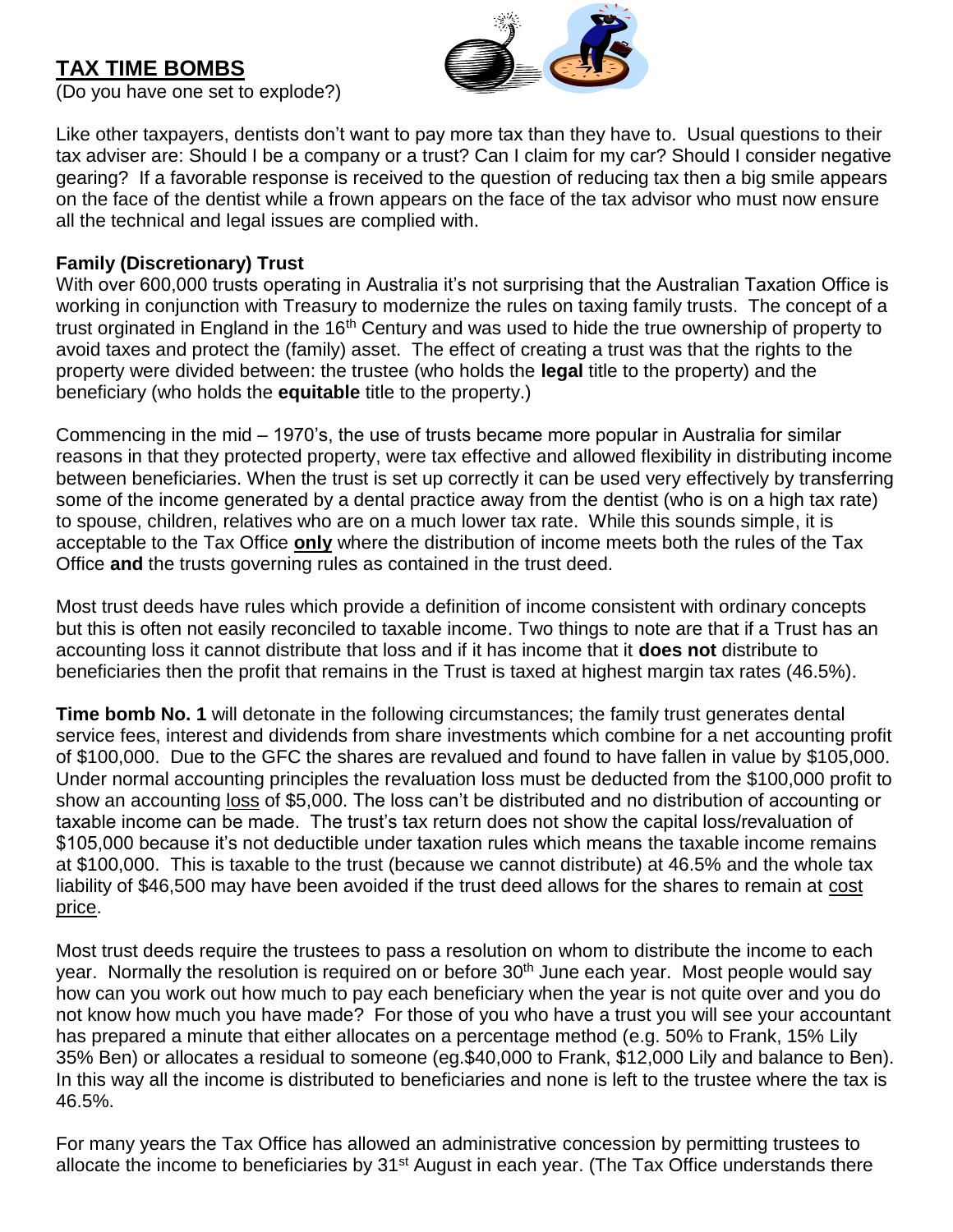are not enough hours in the day especially at 30<sup>th</sup> June). However this concession was flawed because the Trust must comply with **BOTH** tax law **and** trust law so if the Trust deed said distribute by 30<sup>th</sup> June and the trustees did not, then a valid distribution was not made.

Time Bomb No. 2 is set to explode at 30<sup>th</sup> June 2012 as the Tax Office have withdrawn their administrative concession and unless you can **prove** the trustees have resolved to distribute on or before 30<sup>th</sup> June 2012 then all the income stays in the Trust and taxed at 46.5%. The Tax Office has already warned one accounting practice after a review of its minutes of meeting where the trust(s) distribution were all held at the accountant's office on 30<sup>th</sup> June 2010. They could not understand how 352 meetings were all held on the same day at the same place and some of the trustees present at the meeting, were actually overseas at the time!

Subject to the Trust deed, trusts can also distribute to charities, educational institutions and tax exempt bodies. In some cases, due to the different types of income and the difference between accounting income and taxable income, it was possible to distribute the more highly taxable income to the tax exempt body and the less taxable or tax free (such as 50% exempt capital gain) to family members.

The Tax Office has instigated specific anti-avoidance rules and issued PS LA 2010/1 with measures to counter this type of avoidance. **Time Bomb No. 3** will go off instantly if the Tax Office reviews prior years and seeks to impose the general Part IV A Tax Avoidance measures against the trustee or from 2012 finds that the trust has not paid the correct proportionate amount to the tax exempt body within 2 months of the end of the financial year.

# **Data Matching**

This is more of a "slow release" time bomb. The Tax Office collects data from various sources and cross checks it against information it has regarding your tax affairs. If the data does not match, **Time Bomb No. 4** goes off. Some of the data matching activities currently underway are;

#### a. **Motor Vehicle Data**

Tax Office will data match more than 2 million ABN holders for sales or purchases of motor vehicles, sourcing the information from transfer of registration data held by Vic Roads and other State vehicle registration bodies. They seek to identify ABN holders who do not declare the sale of vehicles or correctly account for GST on purchases/sales or purchase high value motor vehicles which exceed their affordability levels.

# b. **Credit and Debit Cards**

Tax Office will data match 400,000 ABN holders for sales income paid by credit/debit card from merchant facility data at all four major banks and American Express. They seek to identify non compliance with registration, reporting, lodgement and payment obligations under taxation law.

#### **Benchmarking**

Over the past few years the Tax Office has collected data for most industries including dental. The benchmarks are very general but are a guide for how businesses perform against others in their industry. The benchmarks cater for general dentists as well as specialists. **Time Bomb No. 5** goes off when your income or expenses fall outside the benchmark range in any particular year. Usually you will need to give an explanation to the Tax Office or face an audit of your financial affairs. To date we have had 10 dental benchmark reviews resulting in no audit or adjustment to tax payable because the explanation was usually a simple one (e.g. income fell due to birth of child, change from sole practitioner to a trust etc.).